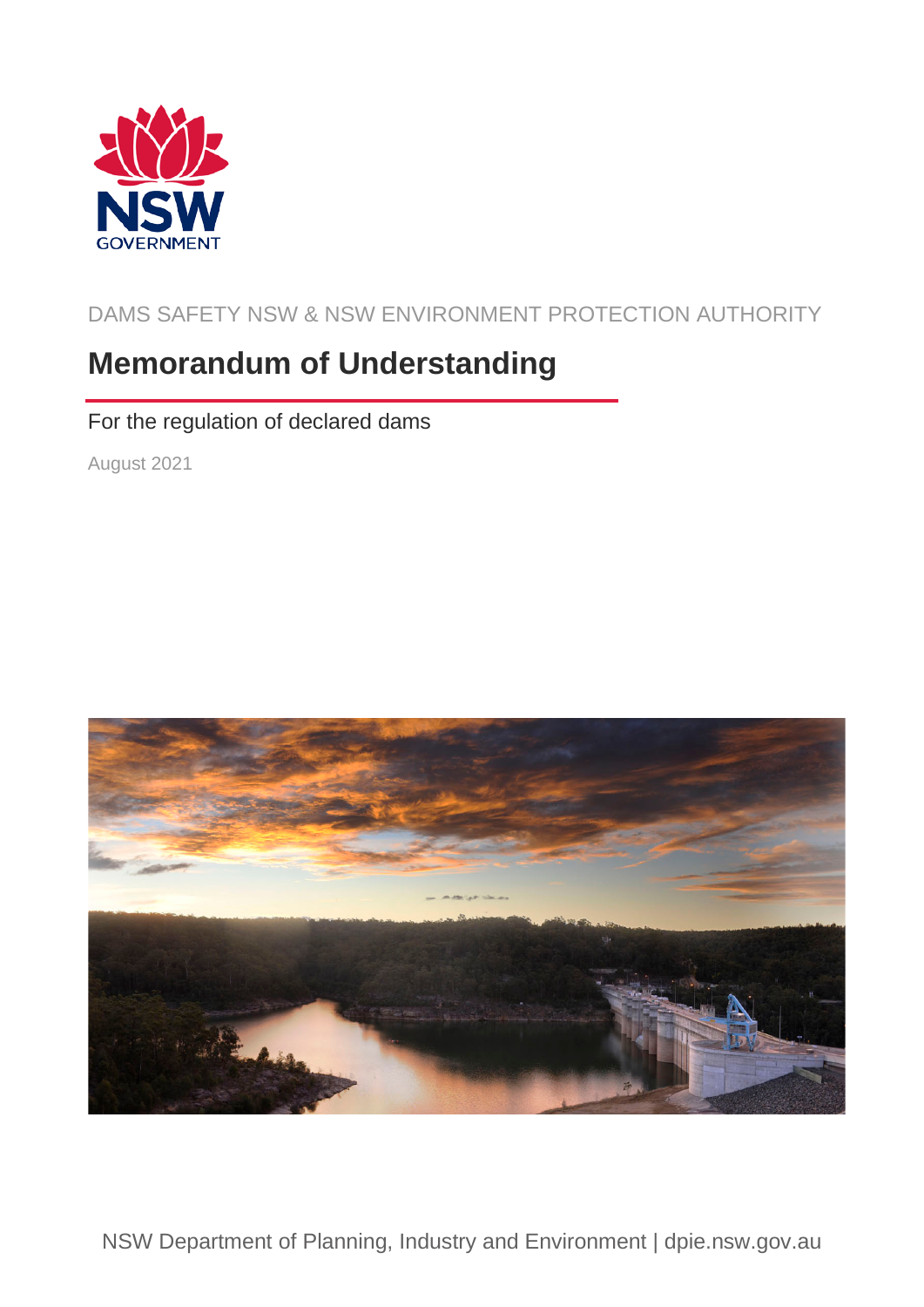23TMemorandum of Understanding

#### **More information**

**Dams Safety NSW** 4 Parramatta Square, 12 Darcy Street, Parramatta NSW 2150 T: (02) 9842 8073 E[: info@damsafety.nsw.gov.au](mailto:info@damsafety.nsw.gov.au)

#### **NSW Environment Protection Authority**

4 Parramatta Square, 12 Darcy Street, Parramatta NSW 2150 T: 131 555 E[: info@epa.nsw.gov.au](mailto:info@epa.nsw.gov.au)

#### **Acknowledgements**

*Cover image: Warragamba Dam, WaterNSW*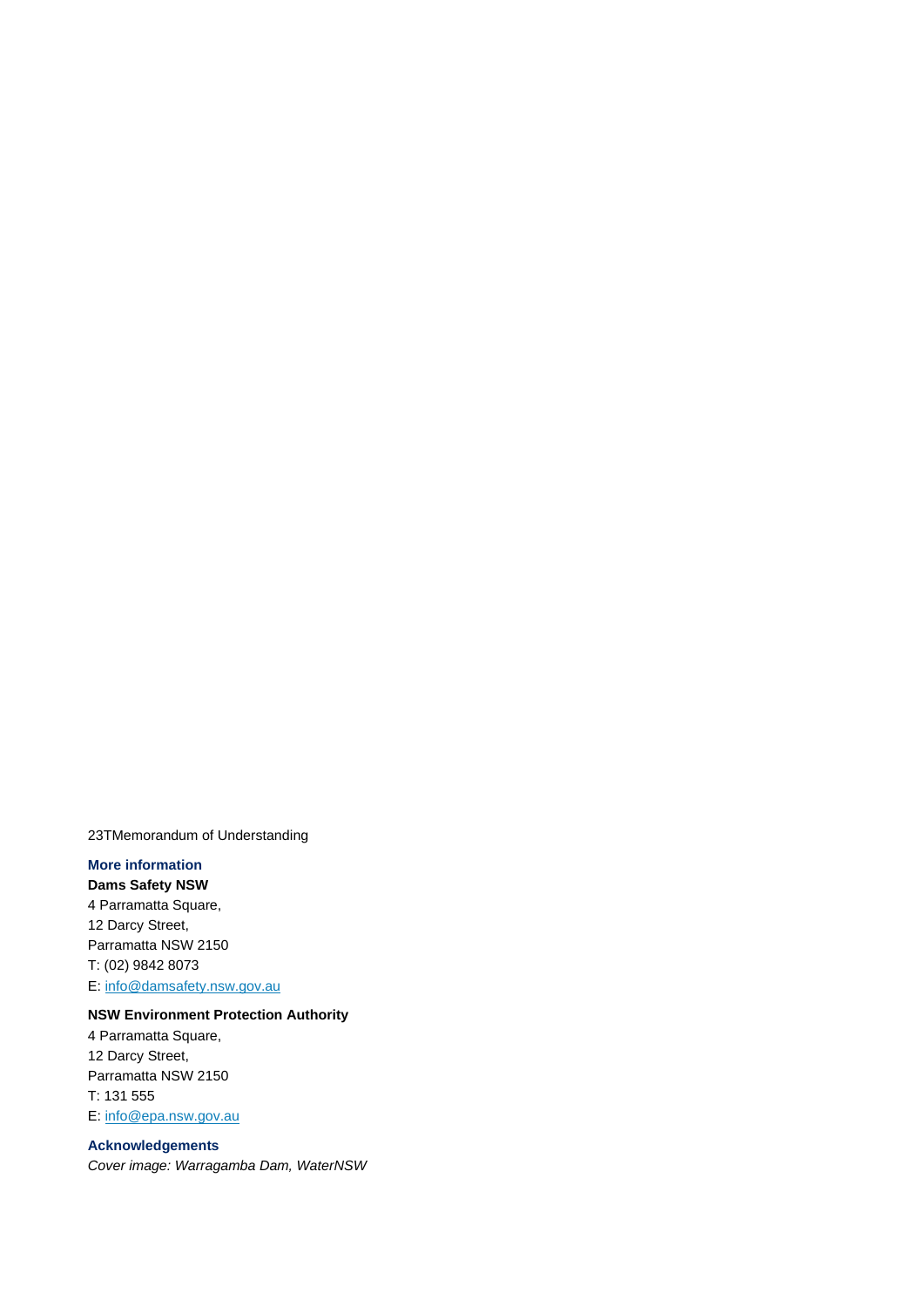# **Acknowledgment of Country**

Dams Safety NSW and NSW Environment Protection Authority acknowledge that we stand on Aboriginal land. We acknowledge the traditional custodians of the land and its waters, showing our respect for elders past, present and emerging through thoughtful and collaborative approaches to our work. We seek to demonstrate our ongoing commitment to providing places in which Aboriginal people are included socially, culturally and economically.

# **Table of contents**

| 1.                                                                                          |  |
|---------------------------------------------------------------------------------------------|--|
| 1.1                                                                                         |  |
| 1.2                                                                                         |  |
| 1.3                                                                                         |  |
| 2.                                                                                          |  |
| 3.                                                                                          |  |
| 4.                                                                                          |  |
| 5.                                                                                          |  |
| 6.                                                                                          |  |
| 7.                                                                                          |  |
| 8.                                                                                          |  |
| 9.                                                                                          |  |
|                                                                                             |  |
| Handling of Sensitive Information (Confidential, Personal and Health Information)11<br>10.1 |  |
| 10.2                                                                                        |  |
| 10.3                                                                                        |  |
| 10.4                                                                                        |  |
|                                                                                             |  |
|                                                                                             |  |
|                                                                                             |  |
|                                                                                             |  |
|                                                                                             |  |
|                                                                                             |  |
| 16.1                                                                                        |  |
|                                                                                             |  |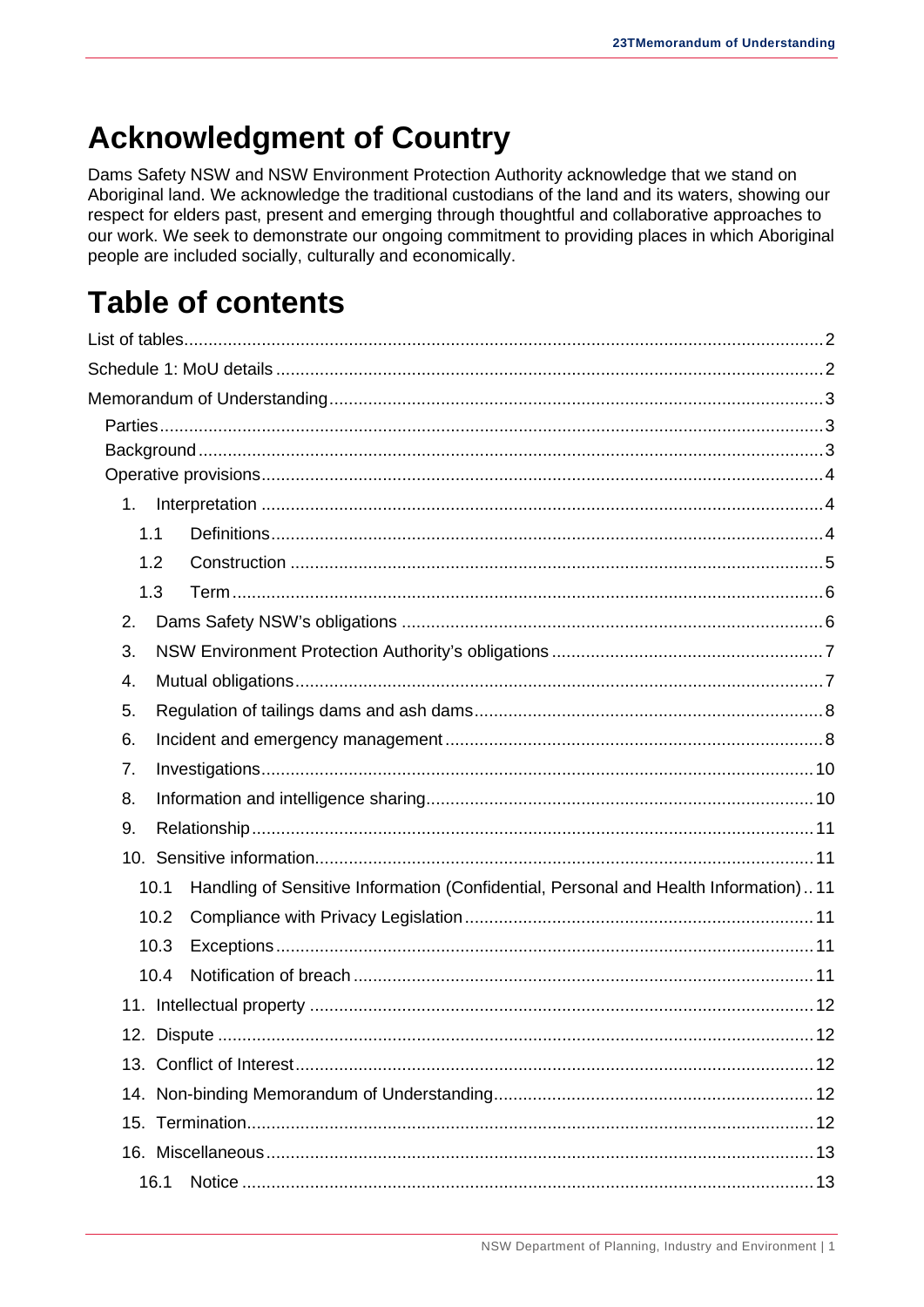# <span id="page-3-0"></span>**List of tables**

|--|--|--|

# <span id="page-3-1"></span>**Schedule 1: MoU details**

| <b>Duration of MoU</b> |                                                                                                 |  |  |
|------------------------|-------------------------------------------------------------------------------------------------|--|--|
| Commencement<br>date   | This MoU commences on the date it is signed and continues until terminated in<br>writing.       |  |  |
| Term                   | Either Party may terminate this MoU by giving 30 days' notice in writing to the other<br>Party. |  |  |

| <b>Agency details</b>       |                                                                                                                                                                                              |  |  |
|-----------------------------|----------------------------------------------------------------------------------------------------------------------------------------------------------------------------------------------|--|--|
| Agency                      | Dams Safety NSW (DSNSW)                                                                                                                                                                      |  |  |
| Division                    | Water - Department of Planning, Industry and Environment                                                                                                                                     |  |  |
| Address                     | 4 Parramatta Square, 12 Darcy Street, Parramatta, NSW 2150                                                                                                                                   |  |  |
| ABN                         | 55 079 703 705                                                                                                                                                                               |  |  |
| Agency<br>representative    | Chris Salkovic, Chief Executive Officer - Dams Safety NSW                                                                                                                                    |  |  |
| Telephone                   | 0455 850 242                                                                                                                                                                                 |  |  |
| Email                       | Chris.Salkovic@damsafety.nsw.gov.au                                                                                                                                                          |  |  |
| Confidential<br>information | Items that are notified as confidential at the time of sharing.                                                                                                                              |  |  |
| Permitted recipients        | Persons to whom the confidential information is provided at the time of sharing.<br>EPA should receive agreement from DSNSW prior to sharing confidential<br>information with other parties. |  |  |

| <b>Agency details</b> |                                            |  |  |
|-----------------------|--------------------------------------------|--|--|
| Agency                | NSW Environment Protection Authority (EPA) |  |  |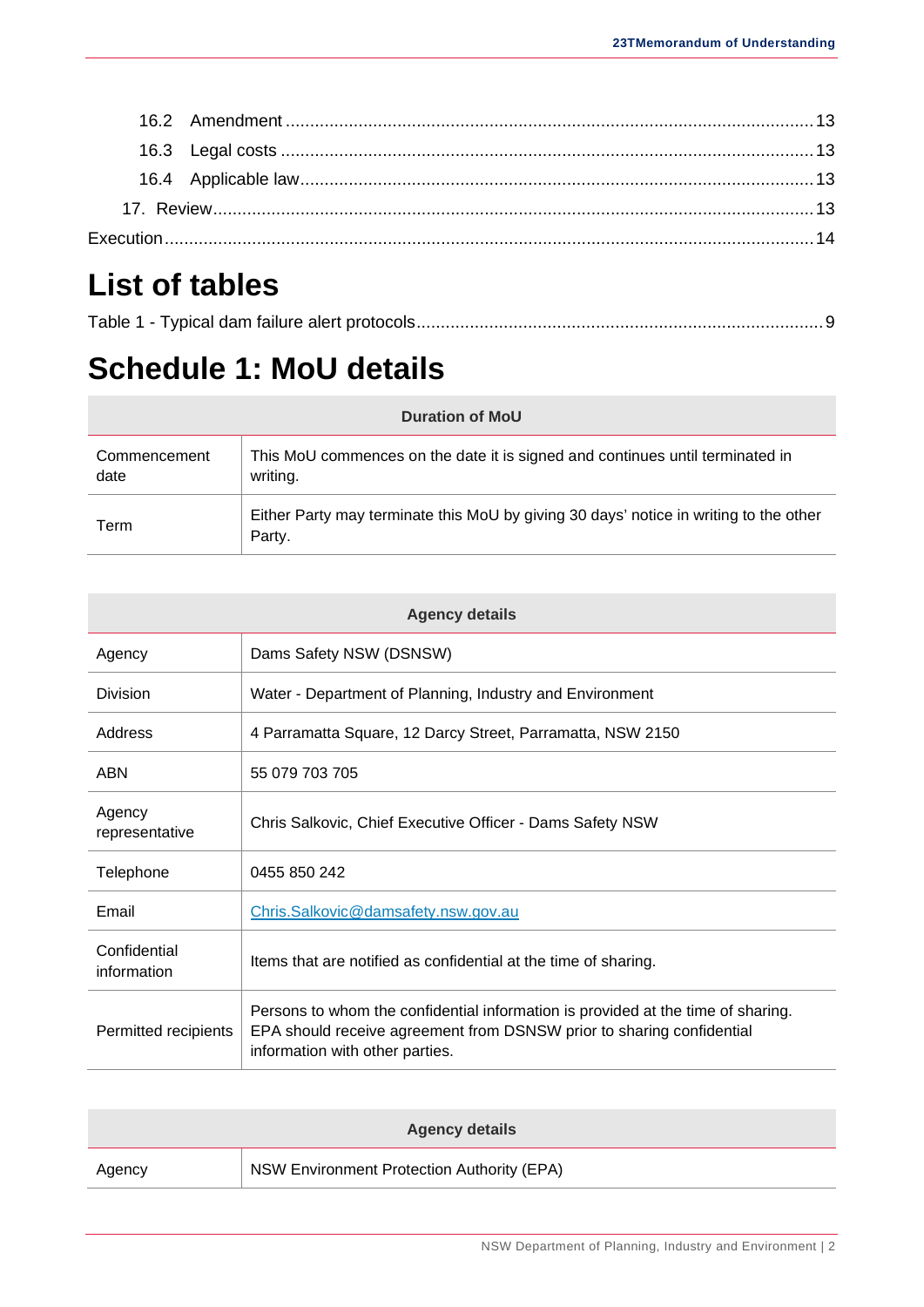| <b>Agency details</b>       |                                                                                                                                                                                                           |  |  |
|-----------------------------|-----------------------------------------------------------------------------------------------------------------------------------------------------------------------------------------------------------|--|--|
| Address                     | 4 Parramatta Square, 12 Darcy Street, Parramatta, NSW 2150                                                                                                                                                |  |  |
| ABN                         | 43 692 285 758                                                                                                                                                                                            |  |  |
| Agency<br>representative    | Arminda Ryan, Director Incident Management & Environmental Health - EPA                                                                                                                                   |  |  |
| Telephone                   | 02 9995 5613                                                                                                                                                                                              |  |  |
| Email                       | Arminda.Ryan@epa.nsw.gov.au                                                                                                                                                                               |  |  |
| Confidential<br>information | Items that are notified as confidential at the time of sharing.                                                                                                                                           |  |  |
| Permitted recipients        | Persons to whom the confidential information is provided at the time of sharing.<br>Dam Safety NSW should receive agreement from the EPA prior to sharing<br>confidential information with other parties. |  |  |

# <span id="page-4-0"></span>**Memorandum of Understanding**

# <span id="page-4-1"></span>**Parties**

This Memorandum of Understanding (MoU) is made between:

The Chief Executive Officer of Dams Safety NSW (DSNSW);

and

The Chief Executive Officer of the NSW Environment Protection Authority (EPA).

# <span id="page-4-2"></span>**Background**

DSNSW is established under the *Dams Safety Act 2015* to be an independent, transparent, and effective regulator with responsibility for the safety of declared dams in NSW. As a relatively new regulator established in November 2019, DSNSW understands the need to work collaboratively with other NSW Government agencies to effectively regulate declared dams. Section 49 of the *Dams Safety Act 2015* makes provision for arrangements with public authorities and Dam Safety NSW recognises that working closely with the EPA is important to achieving DSNSW's objective of ensuring that the environmental risks of declared dam failure are of a level that is acceptable to the community.

The EPA is the primary environmental regulator for NSW. The EPA partners with business, government and the community to reduce pollution and waste, protect human health and prevent degradation of the environment. Under the NSW emergency management framework the EPA is the sponsoring agency for the Environmental Services Functional Area (EnvSFA) providing guidance and support to the combat agencies and other functional areas on environmental risks through the application of prevention, preparation, response and recovery strategies. It also represents and coordinates key sectors and participating agencies engaged in environmental protection and care. The EPA may take a role as a combat agency where an environmental emergency is occurring.

The purpose of this MoU is to make clear the responsibilities and functions of each agency in regard to declared dams, to establish a framework for cooperation on joint operational activities,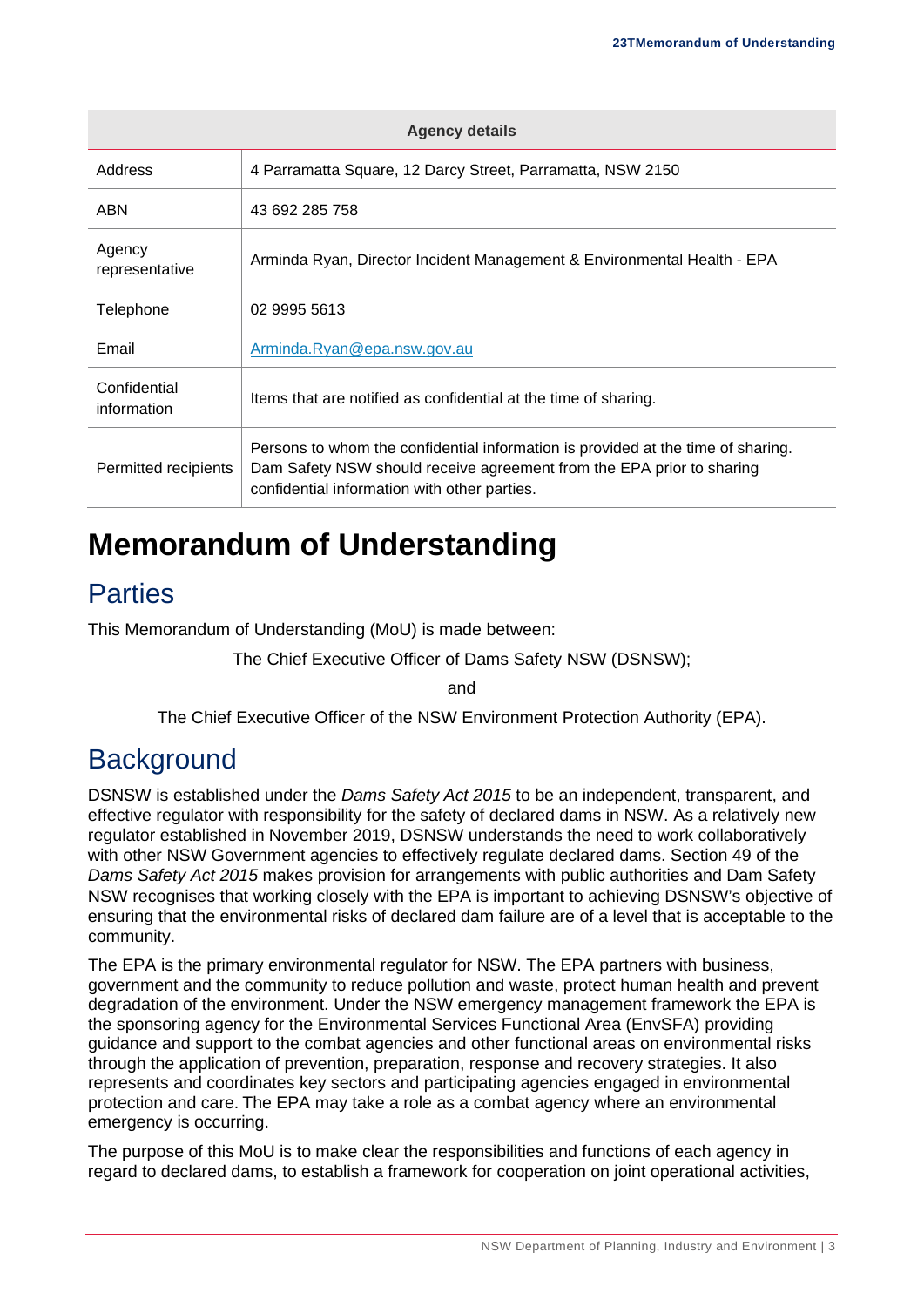and to facilitate information sharing. Operational activities include collaboration, harmonising approaches, planning, auditing, inspecting, issuing orders and notices, carrying out investigations and enforcement activities. This MoU aims to ensure that the agencies' regulatory oversight of dams aligns and that intelligence on the safety of declared dams is shared, in particular their operation, emergency response and potential environmental impact.

This MoU sets out the agreed understanding of the parties and the basis upon which the arrangement is entered into. This MoU is not legally binding.

# <span id="page-5-0"></span>Operative provisions

### <span id="page-5-1"></span>1. Interpretation

#### <span id="page-5-2"></span>**1.1 Definitions**

In this MoU except where a contrary intention appears:

**Business Day** means any day that is not a Saturday, Sunday, or gazetted public holiday in the State of New South Wales.

**Catastrophic** means the level of severity of damage or loss caused by the failure of a declared dam detailed in Dams Safety NSW's obligations.

**Commencement Date** means the date of commencement of this MoU as provided in the MoU Details.

**Confidential Information** means any information, that:

- a) is by its nature confidential;
- b) is designated as confidential; or
- c) the Parties know or ought to know is confidential,

and includes:

- d) Personal Information;
- e) Health Information;
- f) any information listed as Confidential Information in Schedule 1,
- g) but does not include information which is or becomes public knowledge other than by breach of this MoU.

**Conflict of Interest** means a situation where the exercise of a person's duty or decision-making is influenced, potentially influenced or may appear to be influenced, by a secondary interest, including (but not limited to) a private or business interest.

**Declared Dam** means a dam declared under the *Dams Safety Act 2015*, being a type or class prescribed by the *Dams Safety Regulation 2019.*

**Dispute** means any disagreement arising out of or in relation to this MoU.

**Emergency** means a full, or part dam failure or a dam safety emergency that is a threat to public health or public safety or threatens damage to property or the environment.

**Emergency Plan** means an emergency plan prepared for a dam under Section 20 of the *Dams Safety Act 2015.*

**Failure of a dam** means the same as defined in the *Dams Safety Regulation 2019*.

**Health Information** has the meaning contained in the *Health Records and Information Privacy Act 2002* (NSW).

**Incident** means an incident of a type listed in section 19 of the *Dams Safety Regulation 2019*.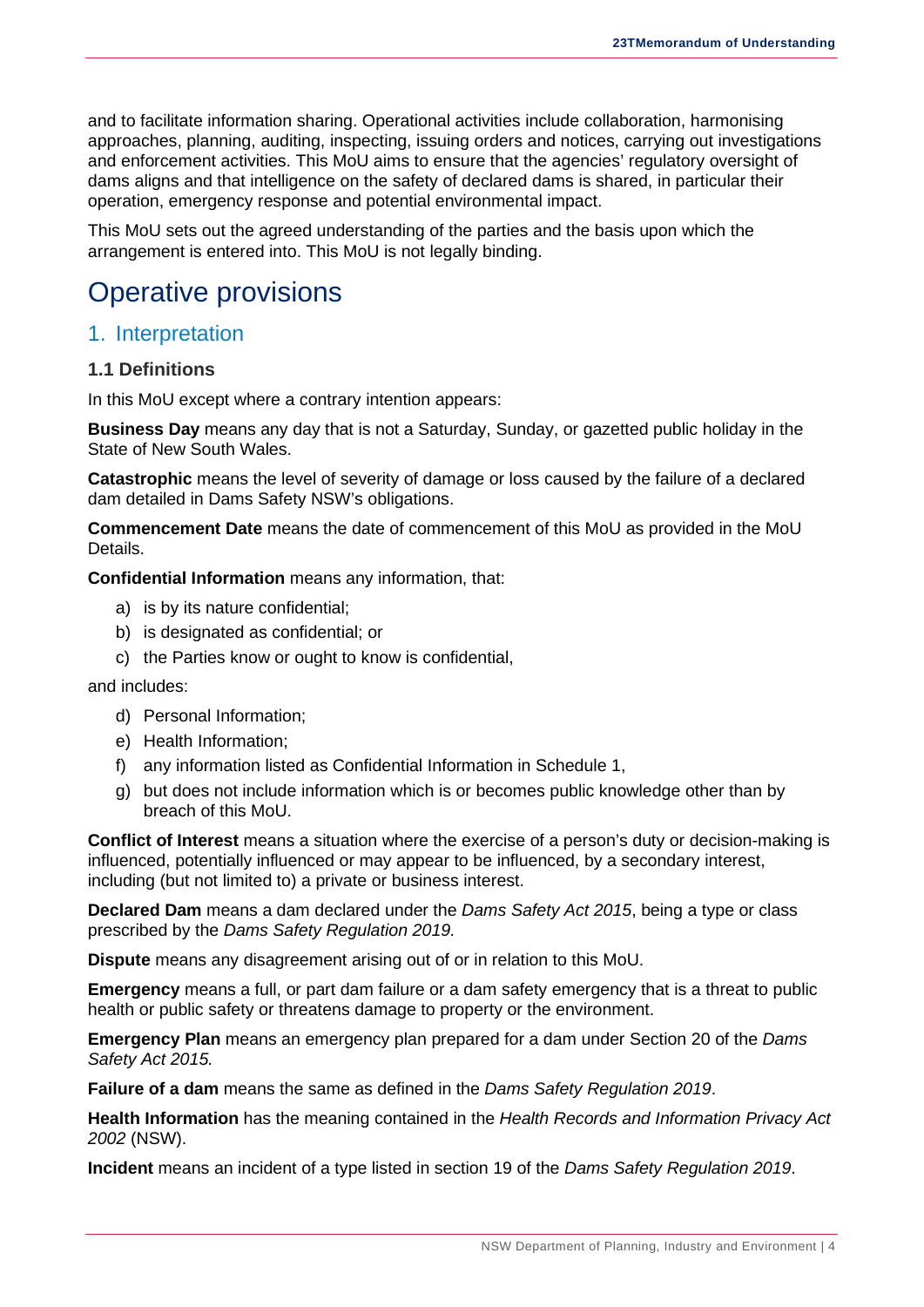**Major** means the level of severity of damage or loss caused by the failure of a declared dam detailed in Dams Safety NSW's obligations.

**MoU** means this memorandum of understanding and includes any Schedules, other attachments and any other documents included by reference.

**MoU Details** means the details specified in Schedule 1.

**Party** means a party to this MoU and **Parties** means both of them.

**Party's Representative** means, in relation to each Party, the person named as such in the MoU Details or such other person as the party may, from time to time, nominate in writing.

**Permitted Recipient** means a person permitted to receive the Confidential Information because:

the person is a Permitted Recipient in Schedule 1; or

the person is the Minister or the Premier and the disclosure is in accordance with the *Privacy and Personal Information Protection Act 1998* (NSW) (PPIP Act); or

the disclosing Party has given its written consent to the other Party to disclose the confidential information to that Permitted Recipient; or

the disclosing Party has given its written consent to the other Party to disclose the Confidential Information to a class of persons to which the person is a member.

**Personal Information** has the meaning contained in the PPIP Act.

**Personnel** means any person employed or engaged by a Party.

**Privacy Legislation** means the *Privacy Act 1988* (Cth), the PPIP Act and the *Health Records and Information Privacy Act 2002* (NSW) and includes all regulations, directions, guidelines and codes of practice made under those Acts.

**Regulator** means either Dams Safety NSW (DSNSW) or the NSW Environment Protection Authority (EPA).

**Remediation** has the same meaning as defined in the *Contaminated Land Management Act 1997*.

**Schedule** means a schedule to this MoU.

**Sensitive Information** means Confidential Information, Personal Information and Health Information.

**Term** means the duration of the MoU as specified in the MoU Details and includes any period of extension.

#### <span id="page-6-0"></span>**1.2 Construction**

In this MoU, except where a contrary intention appears, the following rules apply:

- a) A reference to legislation (including subordinate legislation) is a reference to that legislation as amended, consolidated, re-enacted or replaced, and includes any subordinate legislation issued under it.
- b) A reference to a person which has ceased to exist or has been reconstituted, amalgamated or merged, or other functions of which have become exercisable by any other person or body in its place, will be taken to refer to the body established or constituted in its place by which its said functions have become exercisable.
- c) If a word or phrase is given a defined meaning, other parts of speech and grammatical forms of that word or phrase have a corresponding meaning.
- d) Words in the singular include the plural and vice versa.
- e) References to 'person' or 'persons' will be taken to include any natural or legal person.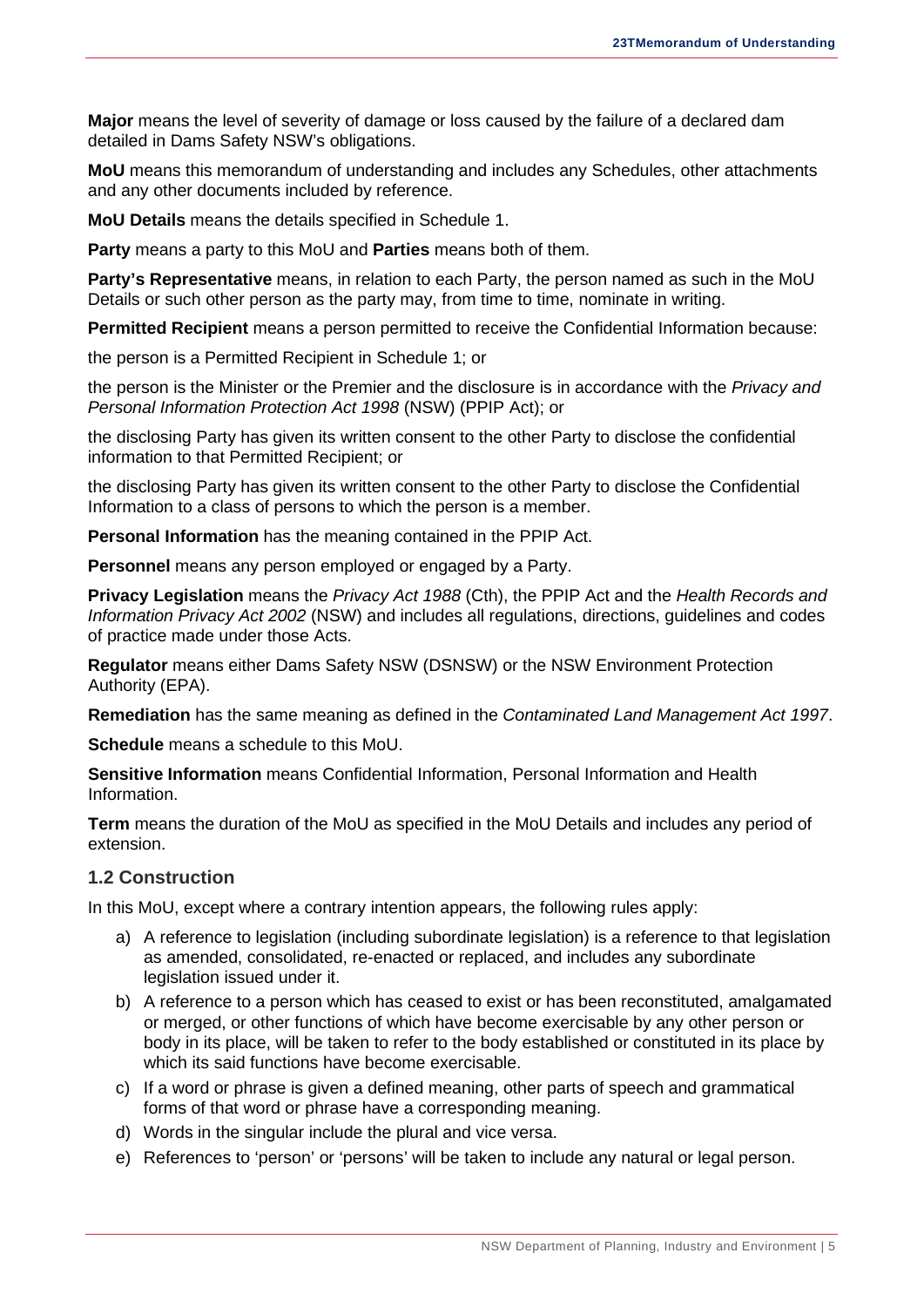- f) (A reference to a group of persons is a reference to all of them collectively and to any two or more of them collectively and to each of them individually.
- g) References to 'month' refer to a calendar month, and a 'year' means a period of twelve consecutive months.
- h) The headings and index in this MoU are for convenience only and do not affect the interpretation of this MoU.

#### <span id="page-7-0"></span>**1.3 Term**

- a) This MoU commences on the Commencement Date and will continue for the Term unless earlier terminated. Either Party may terminate this MoU by giving 30 days' notice in writing to the other Party.
- b) The Parties may extend the Term of this MoU for a further period or periods by agreement in writing.
- c) Each party will bear its own costs in relation to the preparation, execution, and implementation of this MoU.

# <span id="page-7-1"></span>2. Dams Safety NSW's obligations

DSNSW is the lead agency for regulatory activities associated with preventing failure of declared dams under the *Dam Safety Act 2015*. Its role is to ensure the safety of all declared dams, and does this by auditing declared dam owners' policies, processes, and procedures to determine compliance with the requirements of the *Dams Safety Act 2015* and *Dams Safety Regulation 2019*.

A dam is declared when DSNSW is reasonably satisfied that a failure of the dam would:

- a) cause a major or catastrophic level of severity of damage or loss, or
- b) endanger the life of a person.

The level of severity of damage or loss considers infrastructure cost, estimated environmental impacts, and health and social impacts. The definitions of major and catastrophic are defined in the gazetted 'Declared dams consequence category assessment and determination methodology for *Dams Safety Act 2015*.'

DSNSW is responsible for:

- a) Keeping the owners of declared dams and the public informed about dam safety standards and providing guidance on complying with the requirements of the Dams Safety Act, including guidance material on the preparation of plans under the Regulation.
- b) Regulating compliance with dam safety standards, including issuing compliance notices, issuing directions including stop work directions, emergency orders and issuing penalty notices.
- c) Formulating measures to ensure the safety of dams.
- d) Collecting information, researching, and keeping records relating to dam safety.
- e) Undertaking audits, inspections, investigations, and enforcement activities.
- f) Conducting formal inquiries into the safety of declared dams.
- g) Co-ordinate the sharing of information to achieve the object of these Acts, including the sharing of information with a corresponding regulator.
- h) Declare an area of land surrounding a declared dam as a notification area, whereby a development application to carry out mining in the area requires a referral to DSNSW.
- i) Re-classifying a declared or non-declared dam at any time.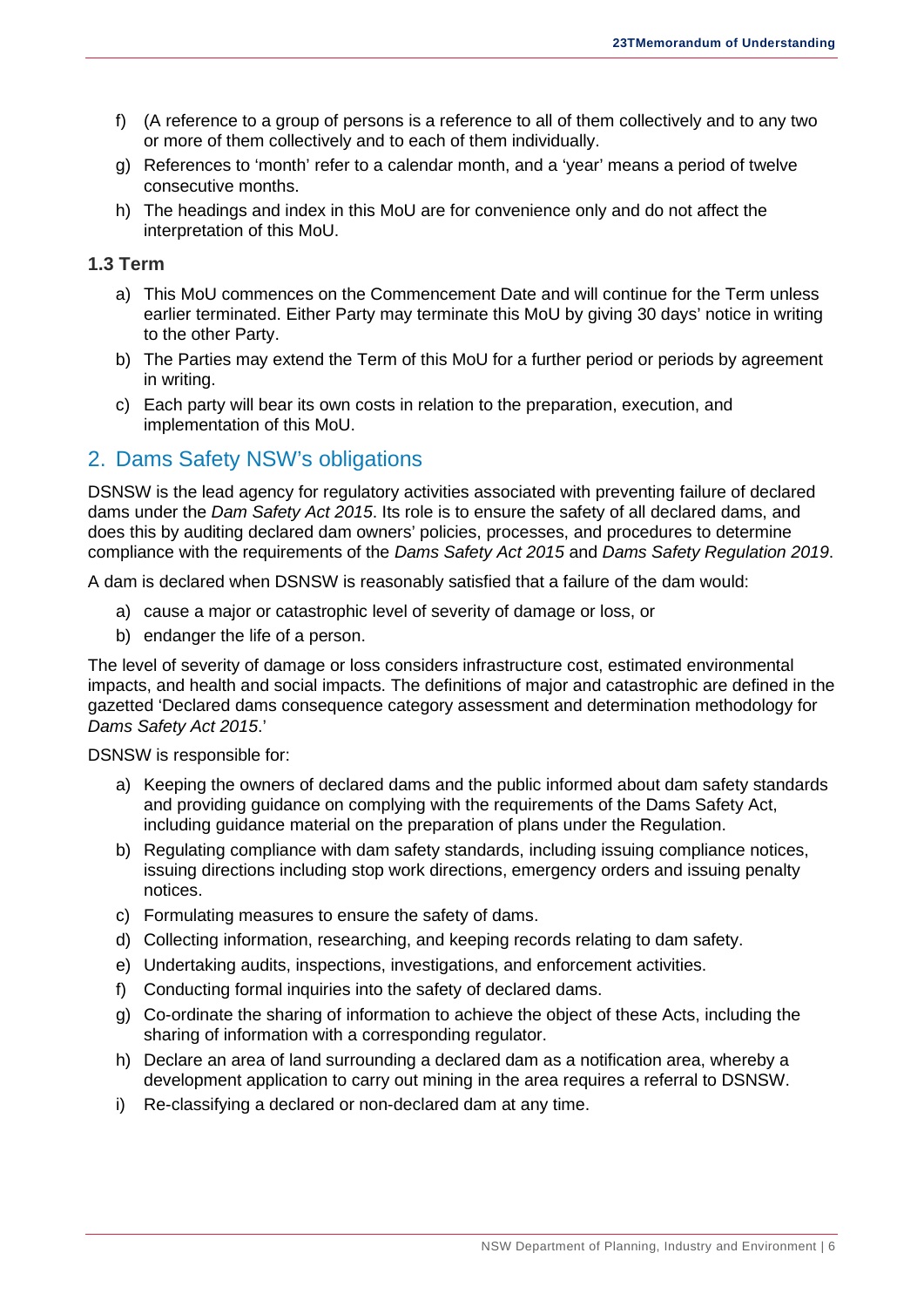# <span id="page-8-0"></span>3. NSW Environment Protection Authority's obligations

The EPA is the primary environmental regulator for New South Wales. The EPA partners with business, government and the community to reduce pollution and waste, protect human health, and prevent degradation of the environment. The EPA has regulatory responsibilities under the *Protection of the Environment Operations Act 1997 (POEO Act)* for surface water pollution, groundwater pollution and air pollution from dams in NSW.

The EPA encourages businesses to make sure their activities do not harm the environment and human health by:

- a) Issuing environment protection licences
- b) Requiring strict operating conditions and pollution reduction programs
- c) Monitoring compliance with licence conditions, requiring notification of pollution incidents, and investigating pollution reports
- d) Ordering the clean-up of pollution
- e) Imposing fines or prosecuting organisations and individuals who break the law.

The EPA also:

- a) Responds to and manages pollution incidents involving hazardous materials (in collaboration with other government agencies)
- b) Develops and informs environmental programs and policy
- c) Delivers education and awareness programs
- d) Supports activities that protect the environment with grants and sponsorships
- e) Provides technical support and expertise to other government agencies.
- f) Ensures its work is informed by scientific evidence and consultation with stakeholders.

In regard to the environmental aspects associated with a declared dam:

- a) The EPA's regulatory operations effort will focus on the environmental impacts of the dam contents, including the required environmental monitoring systems in place and the required remediation by the dam owner if an unacceptable environmental event occurs.
- b) The EPA's emergency management responsibilities focus on planning, preparation, response and recovery to lessen the risk of and impact to the environment from a dam release.

### <span id="page-8-1"></span>4. Mutual obligations

Both Parties will carry out their respective legislative functions while committing to:

- a) Undertake joint operational activities, including auditing, inspecting, issuing orders and notices, and carrying out investigations and enforcement activities, where these will result in increased effectiveness and increased efficiencies. One Party may request the other Party to accompany them to access a declared dam, to undertake audits, inspections, or other compliance and enforcement activities.
- b) In undertaking the operational activities, a key consideration is the intent to minimise duplication of effort and consequent administrative burden on regulated parties.
	- i. To achieve this, the Parties will meet on a regular basis and will ensure that there are protocols in place to reduce the duplication of both operational and ad-hoc regulatory activities.
	- ii. These protocols may include the coordination of respective inspection and auditing schedules.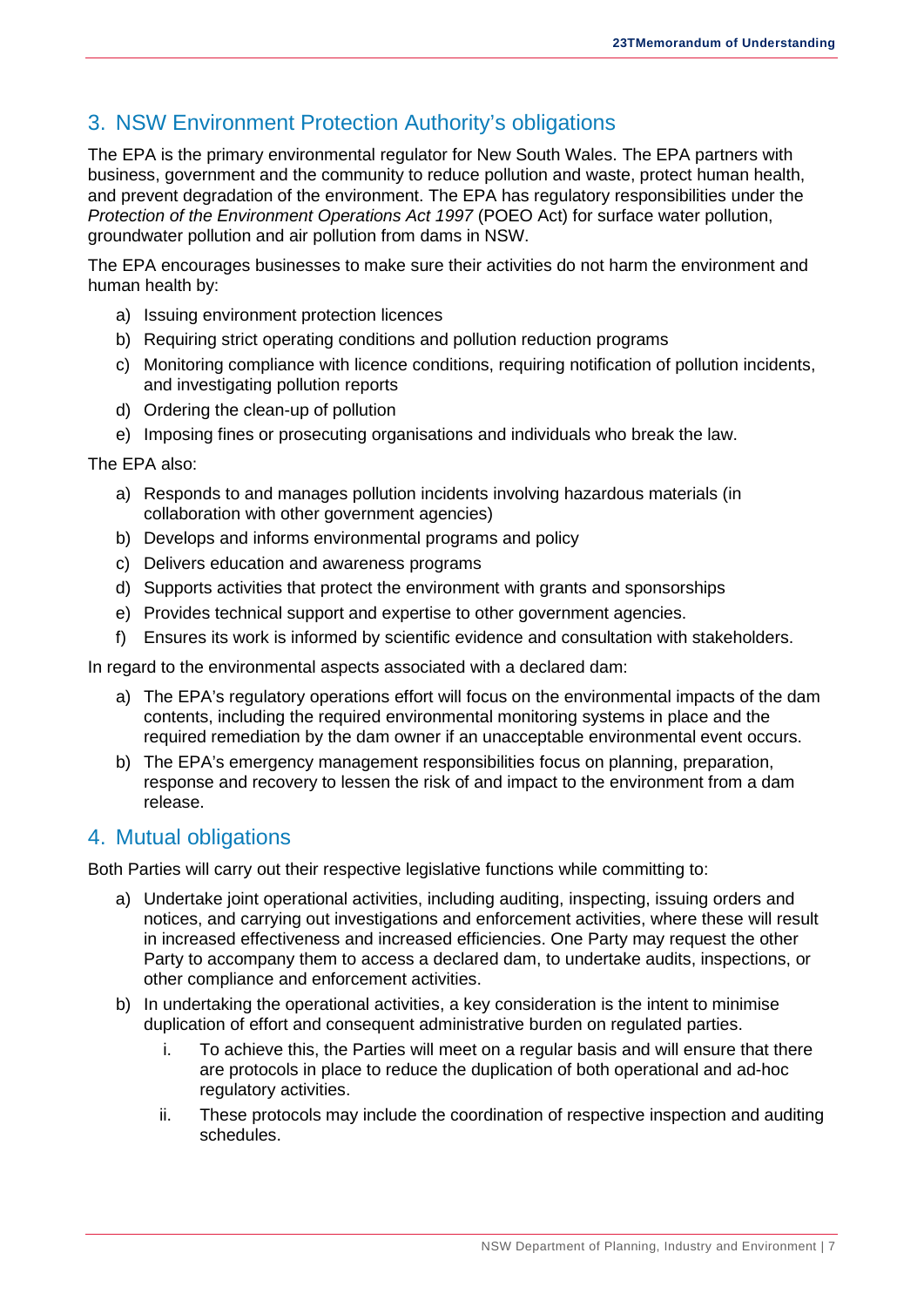- c) DS NSW will consult the EPA on directions or orders to a declared dam owner regarding the environmental impact of a declared dam. These will be discussed and coordinated between the Parties wherever feasible to minimise duplication and optimise harmonisation.
- d) Each Party will also comply with all applicable Laws, exercise skills, care and diligence to the best practice standards.

# <span id="page-9-0"></span>5. Regulation of tailings dams and ash dams

This clause addresses the regulatory activities associated with declared tailings dams and ash dams, because these have particular environmental impacts due to the nature of the impounded contents.

As stated in clause 2, DSNSW's regulatory activities will focus on:

- a) The prevention of a tailings or ash dam failure.
- b) Assurance that the declared dam owner has appropriate emergency plans in place through a risk-based audit program with compliance priorities determined by dam consequence category and other risk factors, as well as inspections determined on the basis of risk.
- c) Assurance that:
	- i. The declared dam owner will manage an emergency appropriately through the provision of their emergency plan to DSNSW and the State Emergency Service as soon as reasonably practicable after the plan is prepared or updated.
	- ii. The declared dam owner has undertaken emergency exercises with staff who are involved in the operation of the dam at least once every 3 years.
	- iii. For dams classified as extreme, high A, high B or high C consequence, the declared dam owner ensures that practical emergency exercises are undertaken at least once every 5 years. As far as is reasonably practicable, the practical emergency exercises should involve relevant agencies identified in the emergency plan for the dam.

The EPA's regulatory activities will focus on the environmental impacts from declared dams, including:

- a) Air quality (e.g. environmental impacts associated with dust generated from the dam contents).
- b) Water quality (e.g. environmental impacts associated with contents that may be discharged from the dam).
- c) Operations (e.g. environmental impacts associated with the operation and maintenance of plant and equipment)
- d) Monitoring (note: the EPA may undertake monitoring or require the declared dam owner to do so).

The Parties recognise that the application of clauses 3, 4, 6, 7 and 8 of this MoU are particularly important to the efficient and effective regulation of tailings and ash dams, but that the EPA, through the NSW emergency management framework, has a role in prevention, preparation, response and recovery strategies for all emergencies that impact the environment.

### <span id="page-9-1"></span>6. Incident and emergency management

This clause is to be applied in the event of failure of declared dams, or if there is an event which triggers a situation where a declared dam is considered liable to fail.

The Parties agree to share information with each other, as soon as practicable, regarding a failure or potential failure of a declared dam. DSNSW will also notify the EPA regarding any reported dam safety incident under Section 19.1 of the *Dams Safety Regulation 2019* parts (a) to (f), which may have an environmental impact.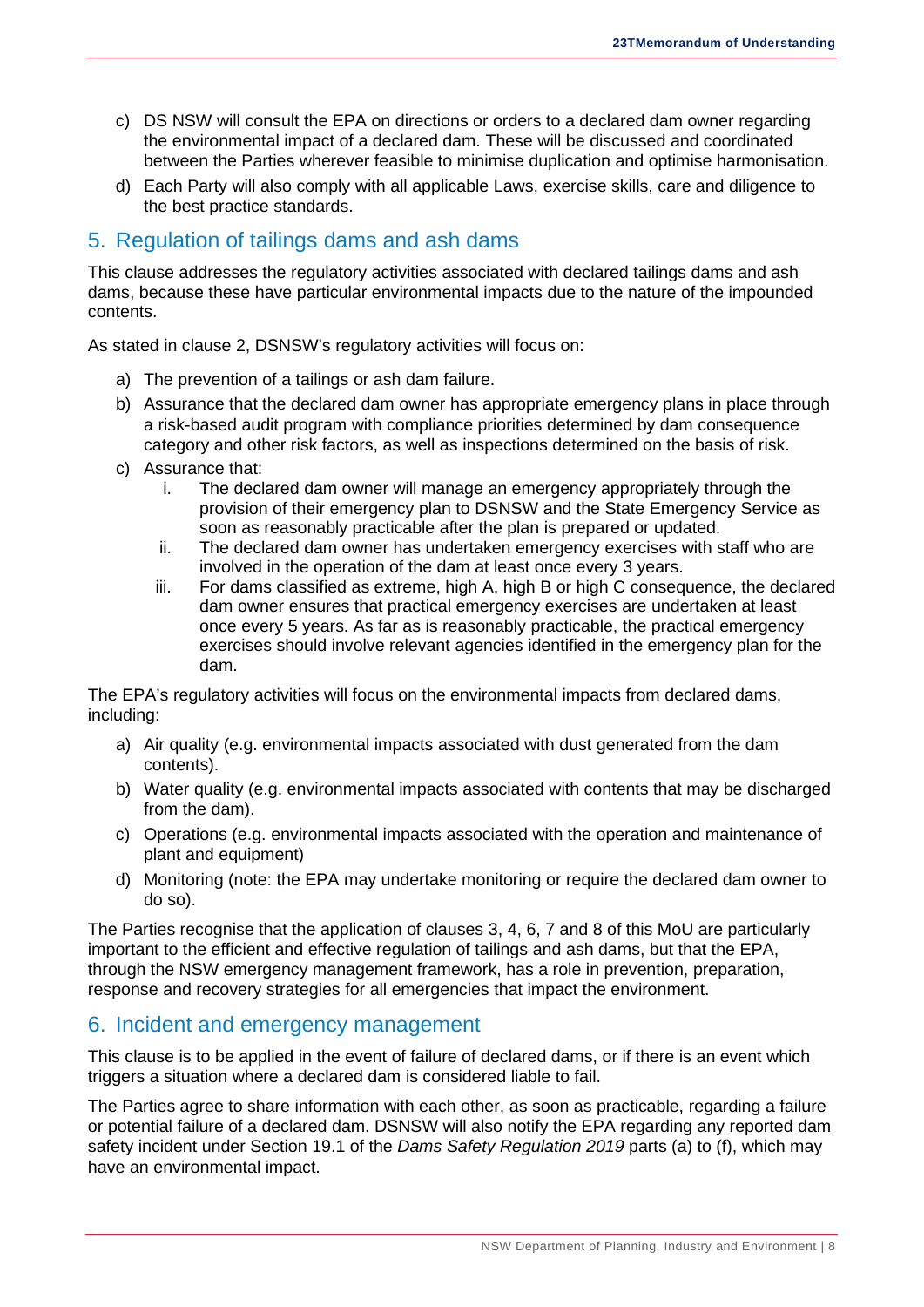Following the DSNSW Guideline on Emergency Plans, the EPA will be notified at the 'white alert' level to ensure that their incident response teams have adequate preparation time. The communication activities for such an event will be the same for both the EPA and NSW State Emergency Service, per the below table:

| <b>Alert</b> | <b>Typical defining</b><br>conditions                                                                                     | <b>SES response</b>                                                                                               | <b>SES warning</b><br>product                                                                               | <b>Note</b>                                                                                            |
|--------------|---------------------------------------------------------------------------------------------------------------------------|-------------------------------------------------------------------------------------------------------------------|-------------------------------------------------------------------------------------------------------------|--------------------------------------------------------------------------------------------------------|
| White        | Structural defect<br>detected (e.g.<br>crack, piping),<br>heavy rainfall<br>event, or an<br>unusual<br>operational event. | Notification of<br>support agencies,<br>monitoring at risk<br>areas downstream<br>check operational<br>readiness. | This is a<br>preliminary alert to<br>assist the SES in<br>its preparations<br>and is not a public<br>alert. | Advisory warning<br>from dam owner is<br>communicated to<br>EPA to ensure<br>operational<br>readiness. |
| Amber        | Failure possible if<br>storage continues<br>rising or structural<br>defect not fixed.                                     | Warn downstream<br>population at risk<br>to prepare to<br>evacuate.                                               | <b>SES</b> evacuation<br>warning.                                                                           | EPA are updated<br>by dam owner or<br>via IMT if<br>environmental<br>impacts are<br>identified.        |
| Red          | Failure imminent<br>or occurred.                                                                                          | Evacuation of<br>downstream<br>population.                                                                        | <b>SES</b> evacuation<br>order.                                                                             | EPA are deployed.                                                                                      |

#### <span id="page-10-0"></span>**Table 1 - Typical dam failure alert protocols**

In these circumstances, the dam owner or their representatives are deemed to be the person in control. The person in control will be guided by the dam's Emergency Plan. Should either of these plans be deemed to be inadequate to deal with an event, reference must be made to the NSW State Emergency Management Plan of March 2015.

DSNSW and the EPA may participate in any joint Incident Management Team (IMT) that is established, and will agree upon the lead agency for the emergency event. The size and scope of this team will be proportional to the magnitude and complexities of the incident. This may occur as part of a broader IMT, such as a flood response IMT.

The function of the IMT will be the implementation of a coordinated regulatory response, in consideration of the nature, location and potential magnitude of the impacts.

The IMT will consist of management and technical representatives from each Party, in consideration of the nature and circumstances of the incident. Meeting structure and frequency will again be determined in consideration of the circumstances of the incident. Other agencies (e.g. NSW State Emergency Service, NSW Resources Regulator etc.) may also be invited to participate.

The IMT will not supplant or have control over other IMT's convened under the State Emergency Management Plan or subordinate regional or local plans.

Under the *Dams Safety Act 2015*, DSNSW may issue an emergency order which allows DSNSW to take full charge and control of the dam, the area under, over and surrounding the dam and the water or other material impounded by the dam.

An emergency order allows DSNSW to:

a) Release or discharge the water or other material impounded by the dam.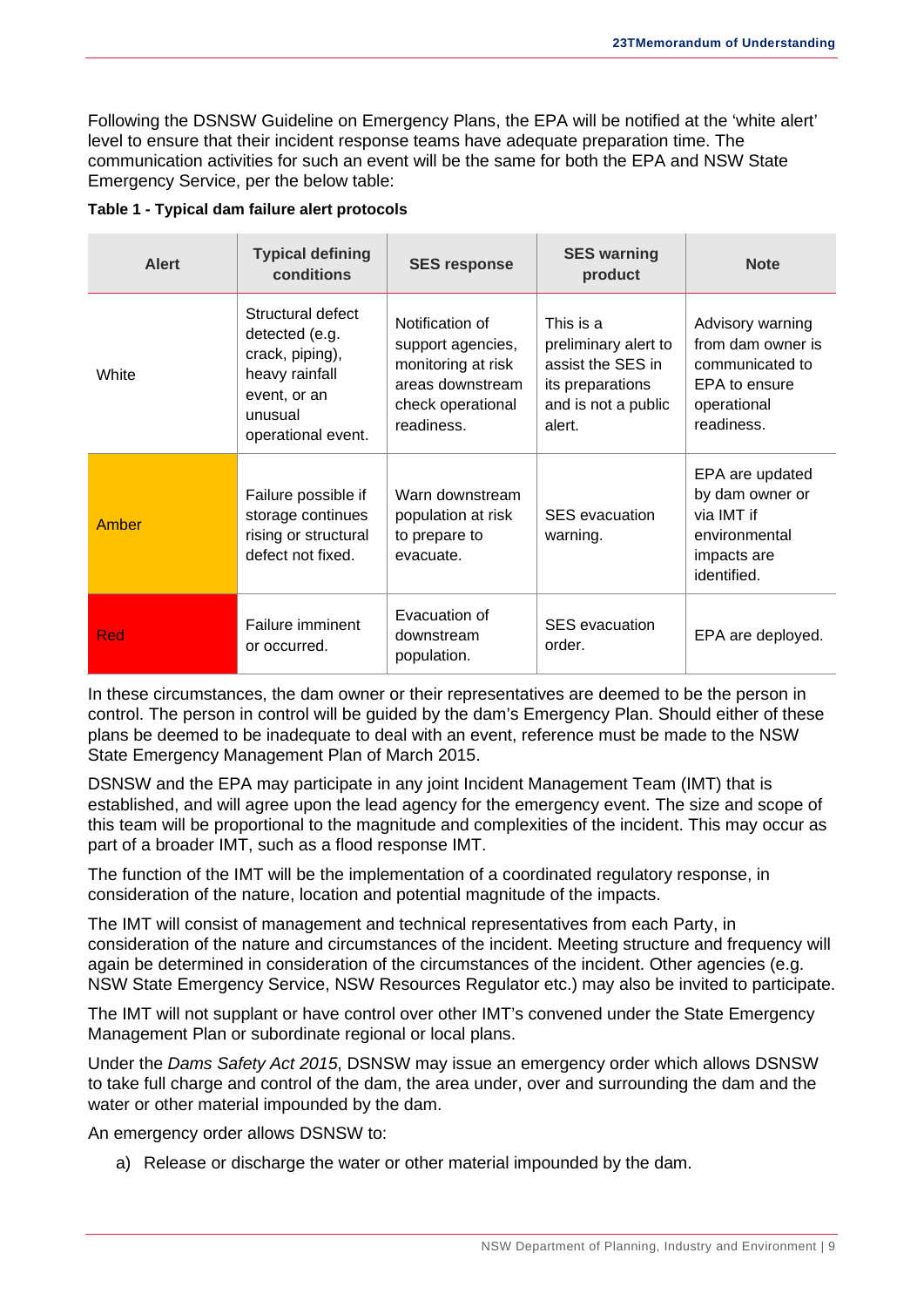- b) Carry out all such works and do all such things as are necessary to make the dam safe.
- c) Demolish or remove the whole or any part of the dam or any work or structure on the dam, the water or other material impounded by the dam or the area under, over or surrounding the dam.
- d) Direct the owner of the dam, by order in writing, to take such measures as may be specified in the direction.
- e) Any such other measures as DSNSW thinks fit.

In accordance with clause 4 (d) above, DSNSW will consult with the EPA before issuing a direction to a declared dam owner and before issuing an emergency order. This is particularly important when the direction or order involves a releasing the material impounded by the dam.

Under the POEO Act, the EPA may issue statutory notices or directions to protect the environment from serious harm, including where there is a failure, or potential failure, of a declared dam.

Prior to issuing a statutory notice or direction in relation to failure, or potential failure, of a declared dam, the EPA will endeavour to consult with DSNSW to ensure that any such action does not introduce additional risks or otherwise adversely impact an effective incident response.

Nothing in this MoU will preclude an EPA or DSNSW officer from issuing a statutory notice or direction in a critical situation where they form a belief that there is an immediate risk of a dam failure or a major pollution event.

#### <span id="page-11-0"></span>7. Investigations

- a) DSNSW may investigate the causes of a dam failure, or potential failure. The EPA may contribute to an investigation in relation to the environmental impacts from a declared dam failure, or potential failure.
- b) The EPA's investigation into the environmental impacts from dam failure, or potential failure, may include investigations into, water pollution, licence conditions breaches, the duty to notify and pollution incident response management plan requirements.
- c) Where the Parties agree to a joint investigation, a lead investigator will be agreed between the parties, with assistance from the other party. The Lead Investigator is responsible for the collection of evidence including management correspondence, reports, worker rosters, technical information, training material and maintenance records. Other parties (for example the NSW Resources Regulator) may be involved, subject to the likely causes and extent of the impacts of failure.
- d) A lead investigator could also be appointed by a Commission of Inquiry under the *Dams Safety Act 2015*.

### <span id="page-11-1"></span>8. Information and intelligence sharing

To enable both Parties to carry out their functions and meet their objectives, the EPA and DSNSW may share or make available information in a cooperative and timely manner. This may include information relating to:

- a) Interagency assessment and inspection activities and industry performance.
- b) Failures of declared dams and lessons learned.
- c) Industry best practice.
- d) Tailings storage facilities including the design, approval, construction, operation, and decommissioning phases.
- e) Dams that may need to be declared, i.e. dams that could place persons or the environment at risk.
- f) When dams cease to be declared dams.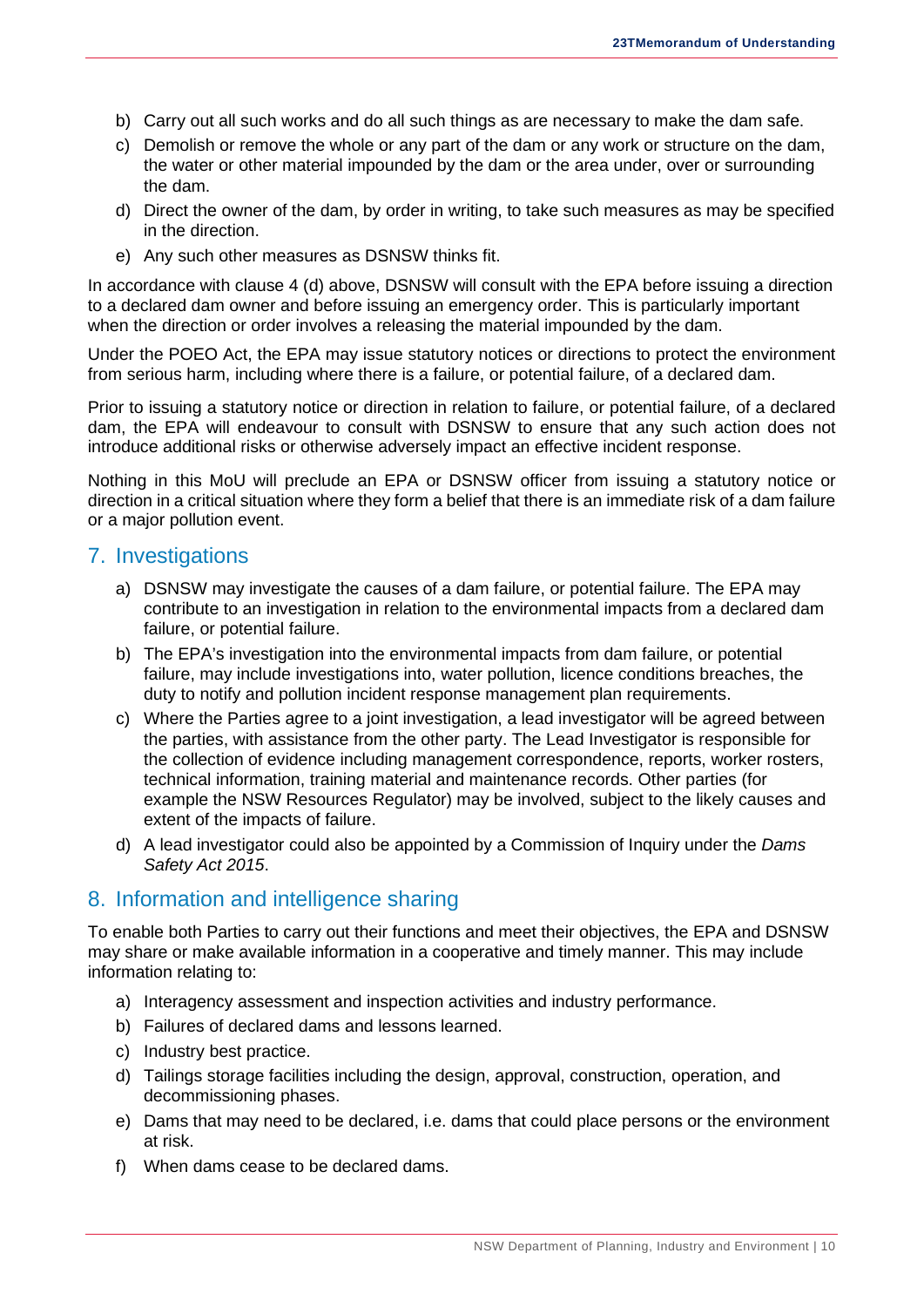- g) Rehabilitation of dam sites.
- h) Notification of declared dam design, construction, commissioning, decommissioning or major modifications.

Information relating to non-compliance, enforcement actions, criminal proceedings and offences may be subject to claims of privilege or other considerations. The Parties will consider the information on a case-by-case basis to ensure that all relevant considerations are taken into account and that information is exchanged in accordance with the law.

# <span id="page-12-0"></span>9. Relationship

- a) In carrying out their respective obligations under this MoU, the Parties agree to co-operate in a timely and effective manner with each other and to act in good faith.
- b) Neither Party is an employee, agent or partner of the other for any purpose.

# <span id="page-12-1"></span>10. Sensitive information

#### <span id="page-12-2"></span>**10.1 Handling of Sensitive Information (Confidential, Personal and Health Information)**

Both Parties must, in respect of any Sensitive Information provided to that Party by or on behalf of the other Party in connection with this MoU:

- a) Keep the Sensitive Information confidential and not disclose that information to any person without the prior written consent of the disclosing Party except as provided by this MoU.
- b) Use the Sensitive Information solely for the purposes of carrying out its obligations under this MoU and for no other purpose.
- c) Not permit the Sensitive Information to be reproduced except to the extent reasonably required to carry out its obligations under this MoU.
- d) Take all necessary precautions to prevent loss, unauthorised access to, unauthorised copying, misuse, modification or disclosure of the Sensitive Information.
- e) Comply with any reasonable directions given by the disclosing Party about the safekeeping, storage and return of Sensitive Information.

#### <span id="page-12-3"></span>**10.2 Compliance with Privacy Legislation**

Both Parties must, to the extent that Personal Information or Health Information is provided or disclosed to that Party by or on behalf of the other Party in connection with this MoU, comply, and ensure that its Personnel comply, with:

- a) Any applicable Australian legislation relating to privacy;
- b) Such reasonable directions as to privacy measures as notified by the disclosing Party from time to time.

#### <span id="page-12-4"></span>**10.3 Exceptions**

This Clause (Sensitive Information) does not prevent disclosure of Sensitive Information by a Party:

- a) To its Personnel, if disclosure is required to enable that Party to carry out its obligations under this MoU and the Personnel are made aware of the terms of this MoU; or
- b) To the extent required or authorised by law;

#### <span id="page-12-5"></span>**10.4 Notification of breach**

A Party must immediately notify the other Party in writing upon becoming aware of any breach by it or its Personnel of this Clause (Confidential, Personal and Health Information) and take all reasonable steps to stop the breach and/or further breaches.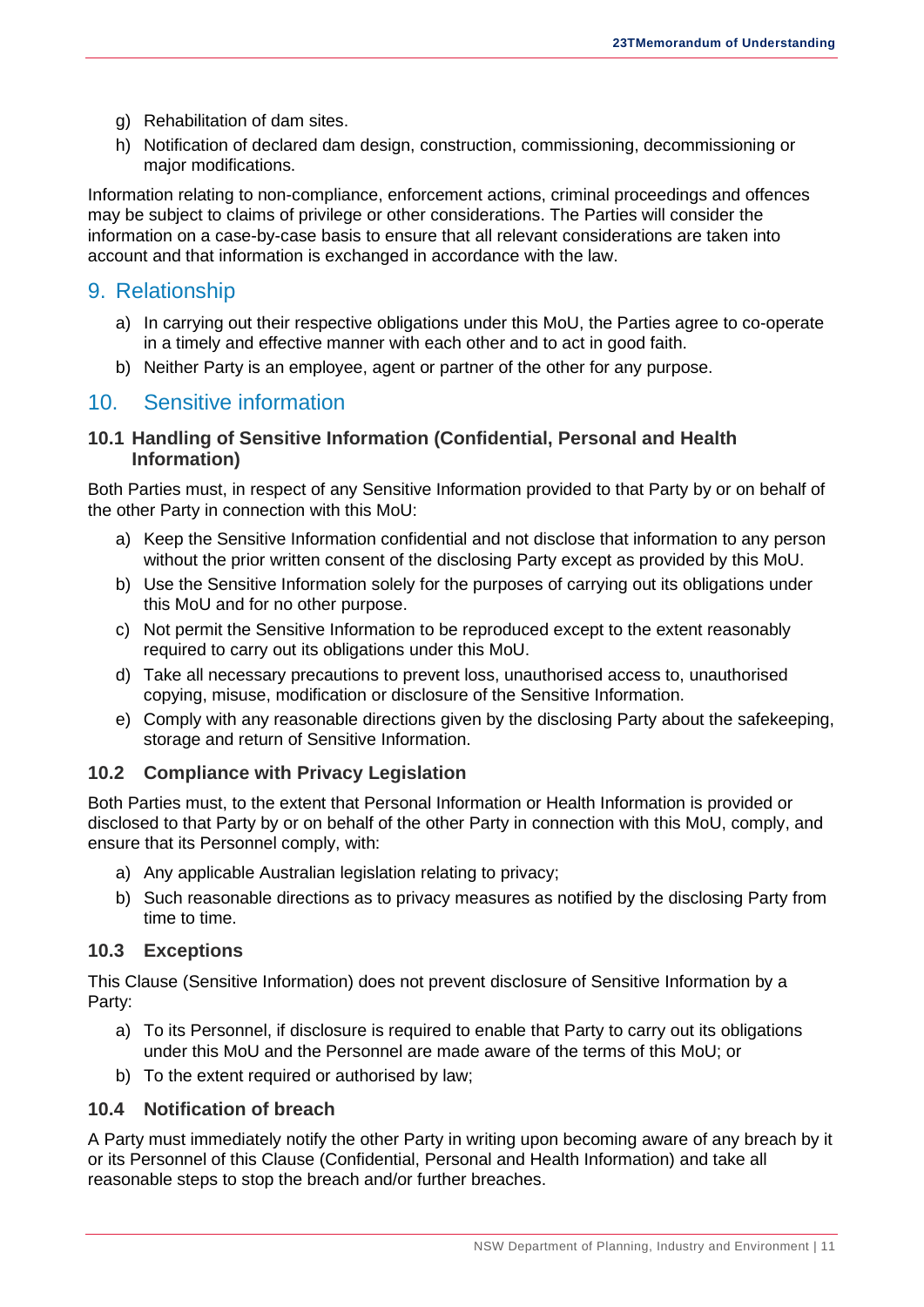# <span id="page-13-0"></span>11. Intellectual property

In this Clause 12 (Intellectual Property):

- a) **Intellectual Property** means all industrial and intellectual property rights whether created now or in the future, whether recognised in Australia or overseas, whether or not they are registered or capable of being registered and includes (without limitation), the rights in patents, knowhow, copyright, designs, semi-conductor or circuit layout rights, trademarks, trade secrets, plant breeder's rights, business or company names or other proprietary rights.
- b) Nothing in this MoU affects a Party's ownership of Intellectual Property in existence at the Commencement Date.
- c) All Intellectual Property created by a Party (the "creator") in the course of performing this MoU, vest on creation in the creator unless the Parties otherwise agree in writing.
- d) Each Party (the "licensor") grants to the other Party (the "licensee") a perpetual, nonexclusive, royalty-free, transferrable licence to use the licensor's Intellectual Property in the course of the licensee performing this MoU.

### <span id="page-13-1"></span>12. Dispute

- a) Both Parties agree to attempt to act in good faith in carrying out their obligations under this MoU and to attempt to resolve any Dispute in good faith.
- b) The Parties must attempt to resolve any Dispute in accordance with the Premier's Memorandum M1997 – 26 Litigation Involving Government Authorities.
- c) In the event of any dispute arising pursuant to this MoU, the Parties will act in good faith to reach a prompt negotiated resolution by designating officers of appropriate authority as determined by the Parties to resolve the dispute.

# <span id="page-13-2"></span>13. Conflict of Interest

- a) Each Party must notify the other in writing, immediately upon becoming aware of the existence or potential of a Conflict of Interest of it or its Personnel associated with the performance of this MoU.
- b) Both Parties agree to comply with any reasonable direction given by the other Party to appropriately manage the Conflict of Interest.

# <span id="page-13-3"></span>14. Non-binding Memorandum of Understanding

- a) This MoU does not create legally enforceable rights or obligations for either Party.
- b) This MoU merely constitutes a statement of the mutual intentions of the Parties with respect to its contents and each Party represents to the other that:
	- i. No reliance will be placed on it;
	- ii. It does not constitute an obligation binding either side;
	- iii. It does not contain all matters upon which agreement must be reached in order for an agreement to be consummated;
	- iv. It creates no rights in favour of either party; and
	- v. For the avoidance of doubt and without limiting the above in any way, this MoU imposes no commitment on any person to proceed with an agreement.

### <span id="page-13-4"></span>15. Termination

Either Party may terminate this MoU by giving 30 days' notice in writing to the other Party.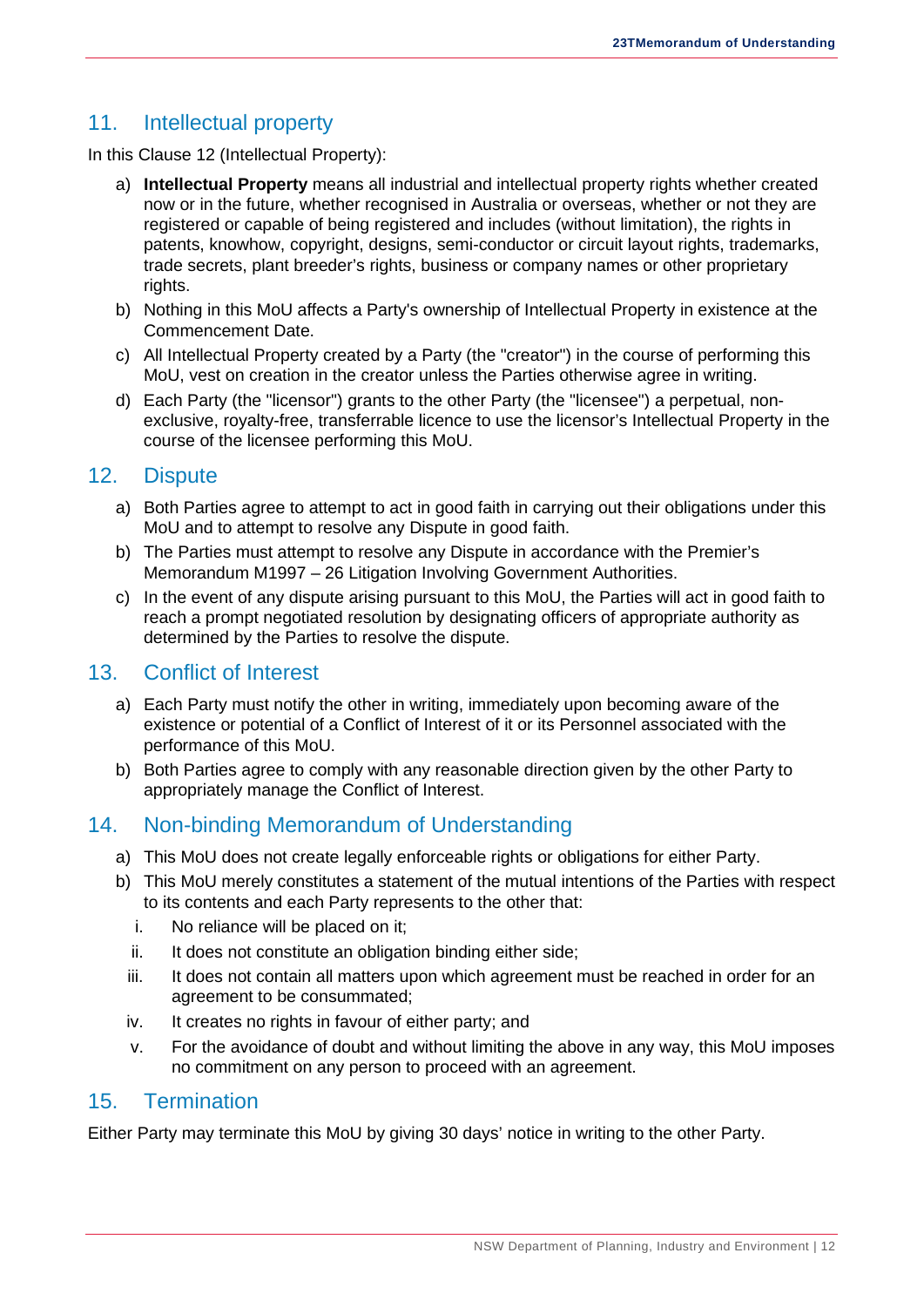# <span id="page-14-0"></span>16. Miscellaneous

#### <span id="page-14-1"></span>**16.1 Notice**

A notice under this MoU must be in writing and delivered to the address or email address for the recipient Party recorded in the MoU Details or such other address as may be nominated by the relevant Party from time to time.

#### <span id="page-14-2"></span>**16.2 Amendment**

All variations to this MoU and all consents, approvals and waivers made under this MoU must be evidenced in writing with variations to be signed by both Parties.

#### <span id="page-14-3"></span>**16.3 Legal costs**

Subject to any express provision in this MoU to the contrary, each Party must bear its own legal and other costs and expenses relating directly or indirectly to the preparation of, and performance of its obligations under, this MoU.

#### <span id="page-14-4"></span>**16.4 Applicable law**

This MoU is governed by, and must be construed in accordance with, the laws in force in the State of New South Wales. Each Party submits to the exclusive jurisdiction of the Courts exercising jurisdiction in the State of New South Wales.

#### <span id="page-14-5"></span>17. Review

The Parties agree that this MoU will be reviewed every two years from the date it is signed or following a dam failure or as otherwise agreed.

Amendments to this MoU will not come into effect until agreed in writing by both parties.